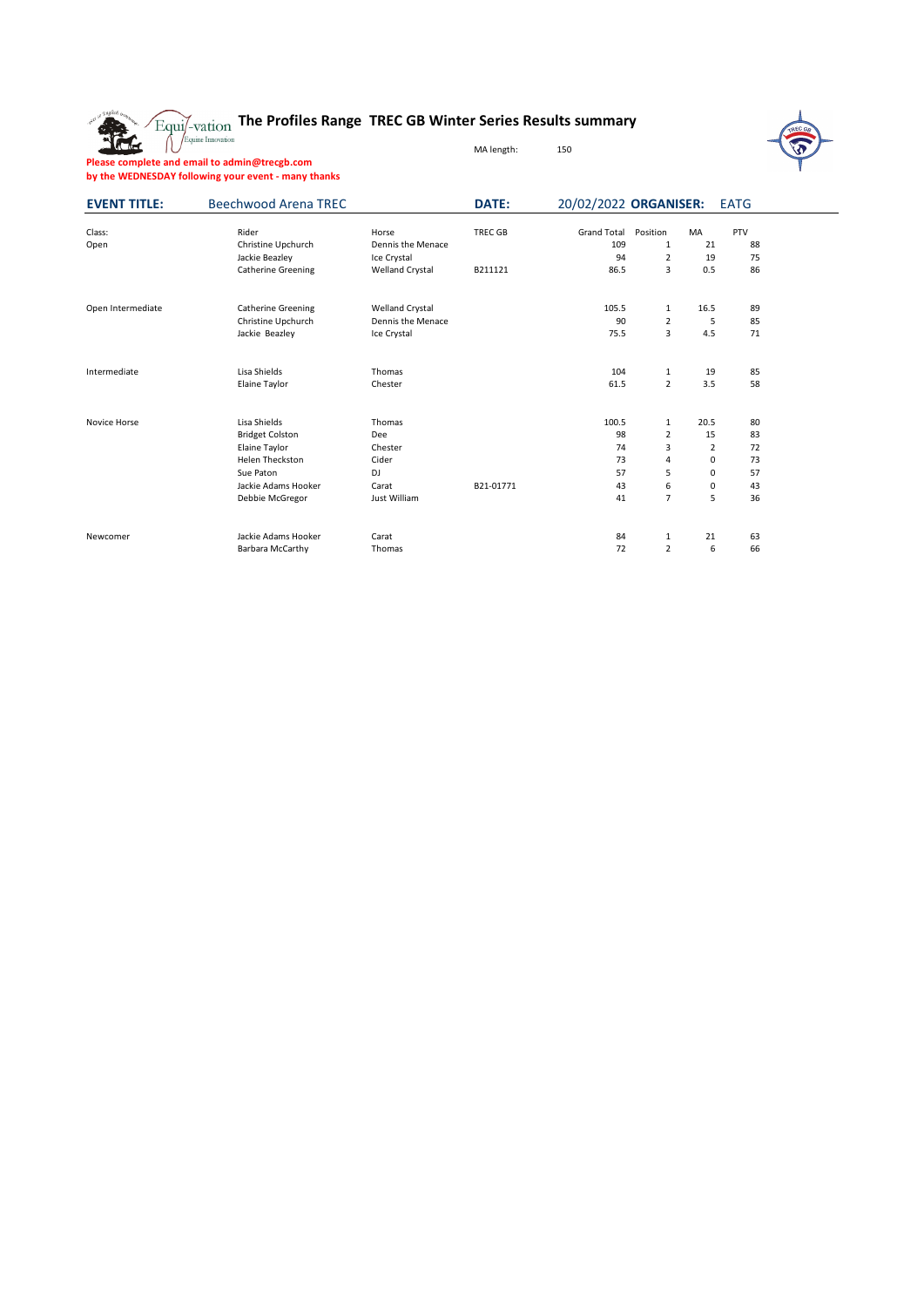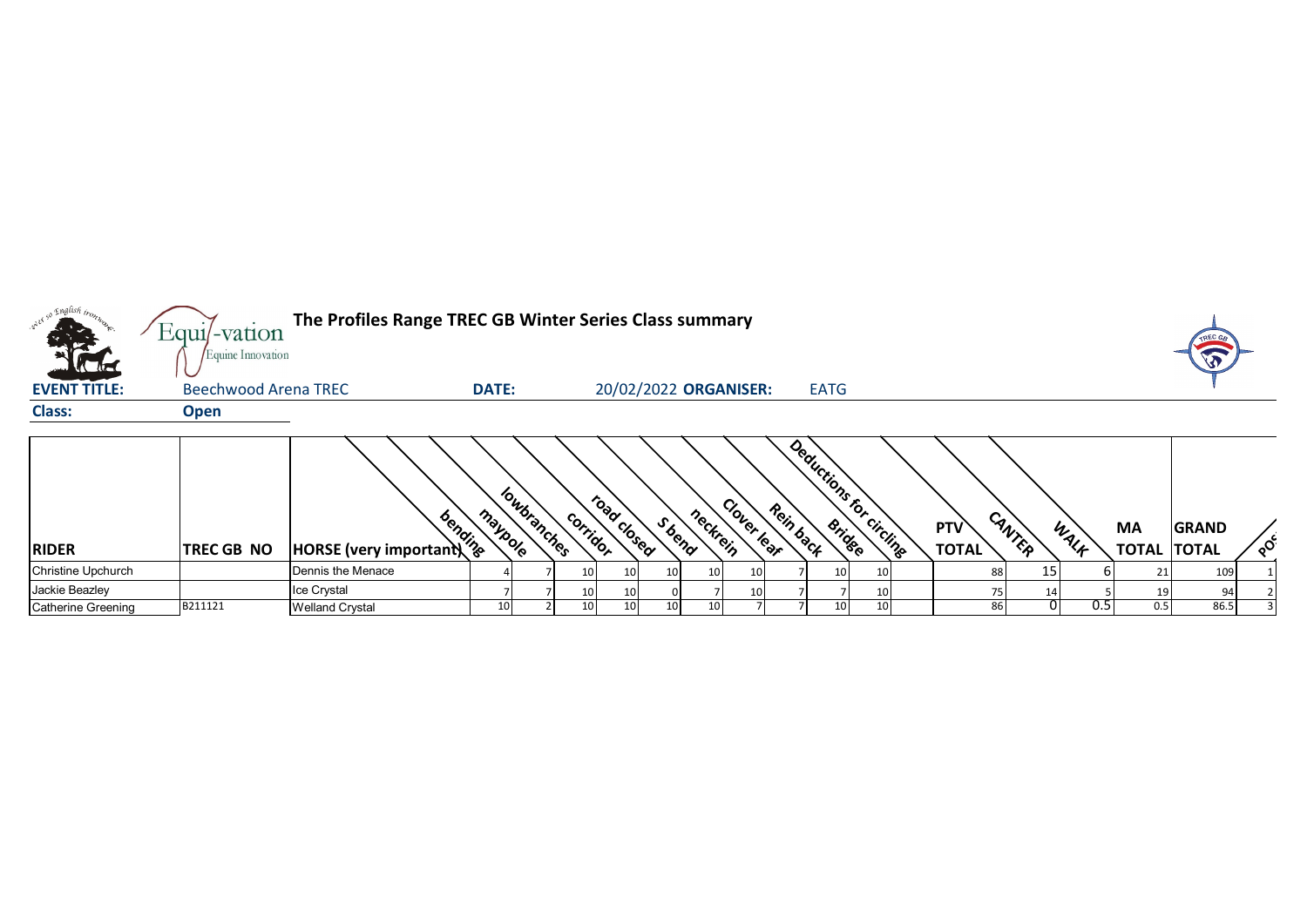| <b>ALLES</b>        | Equi/-vation<br>Equine Innovation | The Profiles Range TREC GB Winter Series Class summary |                 |              |                 |             |                       |                 |                 |           |             |                         |                     |        |      |                           | TREC GA                      |          |
|---------------------|-----------------------------------|--------------------------------------------------------|-----------------|--------------|-----------------|-------------|-----------------------|-----------------|-----------------|-----------|-------------|-------------------------|---------------------|--------|------|---------------------------|------------------------------|----------|
| <b>EVENT TITLE:</b> | <b>Beechwood Arena TREC</b>       |                                                        | <b>DATE:</b>    |              |                 |             | 20/02/2022 ORGANISER: |                 |                 |           | <b>EATG</b> |                         |                     |        |      |                           |                              |          |
| <b>Class:</b>       | <b>Open Intermediate</b>          |                                                        |                 |              |                 |             |                       |                 |                 |           |             |                         |                     |        |      |                           |                              |          |
| <b>RIDER</b>        | TREC GB NO                        | bending<br><b>HORSE</b> (very<br>important)            | May pole        | Low branches | Corridor        | Road Closed | S Bend                | Neckrein        | Clover lear     | Rein back |             | Deductions for circuits | PTV<br><b>TOTAL</b> | CANTER | WALF | <b>MA</b><br><b>TOTAL</b> | <b>GRAND</b><br><b>TOTAL</b> | $\delta$ |
| Catherine Greening  | B211121                           | <b>Welland Crystal</b>                                 | 10 <sub>1</sub> |              | 10              | 10          | 10                    | 10 <sub>l</sub> |                 |           |             |                         | 89                  | 15     | 1.5  | 16.5                      | 105.5                        |          |
| Christine Upchurch  |                                   | Dennis the Menace                                      |                 |              | 10 <sup>1</sup> |             |                       | 10 I            | 10              |           |             |                         | 85                  |        |      |                           | 90                           |          |
| Jackie Beazley      |                                   | Ice Crystal                                            |                 |              | 10 <sup>1</sup> |             |                       |                 | 10 <sup>1</sup> |           |             |                         | 71                  |        | 4.5  | 4.5                       | 75.5                         |          |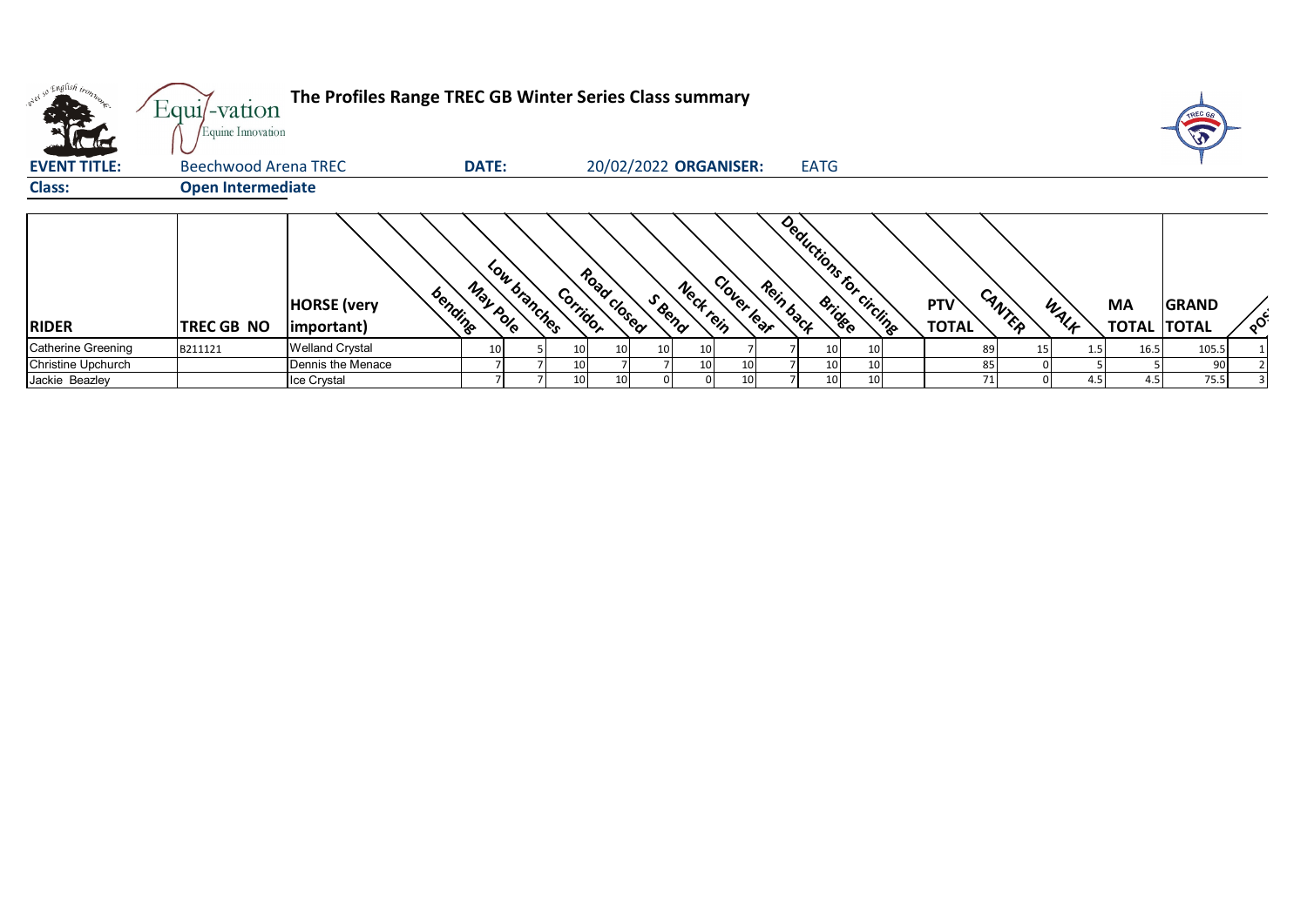| what so English trong<br>$\Lambda$ | Equi/-vation<br>Equine Innovation | The Profiles Range TREC GB Winter Series Class summary |                       |             |                                          |                 |             |                          |                               |      |                                 | <b>TREC GA</b>           |
|------------------------------------|-----------------------------------|--------------------------------------------------------|-----------------------|-------------|------------------------------------------|-----------------|-------------|--------------------------|-------------------------------|------|---------------------------------|--------------------------|
| <b>EVENT TITLE:</b>                | <b>Beechwood Arena TREC</b>       |                                                        | <b>DATE:</b>          |             | 20/02/2022 ORGANISER:                    |                 | <b>EATG</b> |                          |                               |      |                                 |                          |
| <b>Class:</b>                      | <b>Intermediate</b>               |                                                        |                       |             |                                          |                 |             |                          |                               |      |                                 |                          |
| <b>RIDER</b>                       | TREC GB NO                        | Bendine<br><b>HORSE</b> (very<br>important)            | Rein back<br>Corridor | Clover lear | Road Closed<br>May pole<br><b>Bridge</b> | Low branches    | Sbeno       | Deductions for circlings | CANTER<br>PTV<br><b>TOTAL</b> | WALK | <b>MA</b><br><b>TOTAL TOTAL</b> | <b>GRAND</b><br>$\delta$ |
| Lisa Shields                       |                                   | Thomas                                                 |                       | 10          | 10 <sub>l</sub>                          | 10 <sup>1</sup> | 10          |                          | 85 15                         |      | 19                              | 104                      |
| Elaine Taylor                      |                                   | Chester                                                |                       | 10          | 10 <sub>1</sub>                          |                 |             |                          | 58 0                          | 3.5  | 3.5                             | 61.5                     |
| Amy Wood                           | W/D                               | Cracker                                                |                       |             |                                          |                 |             |                          |                               |      |                                 |                          |
| Louise Fuller                      | W/D                               | Johnny                                                 |                       |             |                                          |                 |             |                          |                               |      |                                 |                          |
| Alison Craigmile                   | W/D                               | Milly                                                  |                       |             |                                          |                 |             |                          |                               |      |                                 |                          |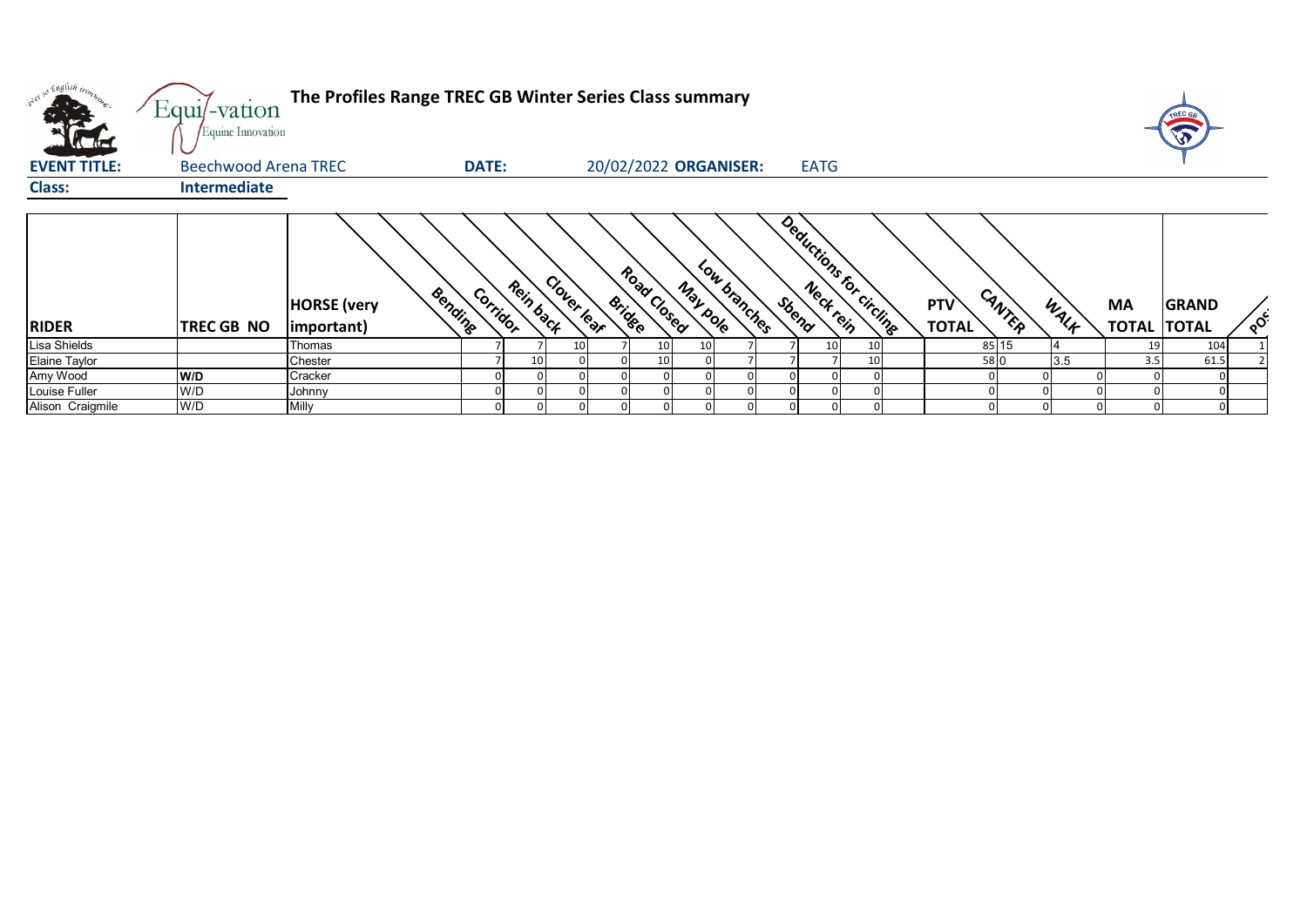| pier so English tronn.<br>$\mathcal{M}$ | Equi/-vation<br>Equine Innovation | The Profiles Range TREC GB Winter Series Class summary |                         |    |         |          |                       |             |        |                 |                 |                          |                            |        |      |                                 | TREC GE      |          |
|-----------------------------------------|-----------------------------------|--------------------------------------------------------|-------------------------|----|---------|----------|-----------------------|-------------|--------|-----------------|-----------------|--------------------------|----------------------------|--------|------|---------------------------------|--------------|----------|
| <b>EVENT TITLE:</b>                     | <b>Beechwood Arena TREC</b>       |                                                        | <b>DATE:</b>            |    |         |          | 20/02/2022 ORGANISER: |             |        |                 | <b>EATG</b>     |                          |                            |        |      |                                 |              |          |
| <b>Class:</b>                           | <b>Novice Horse</b>               |                                                        |                         |    |         |          |                       |             |        |                 |                 |                          |                            |        |      |                                 |              |          |
| <b>RIDER</b>                            | TREC GB NO                        | <b>MORSE</b> (very important)                          | Clover lear<br>Reinback |    | Bending | May pole | Low branches          | Road closed | S Bend | Neck rein       |                 | Deductions for circlings | <b>PTV</b><br><b>TOTAL</b> | CANTER | WALF | <b>MA</b><br><b>TOTAL TOTAL</b> | <b>GRAND</b> | $\delta$ |
| Lisa Shields                            |                                   | Thomas                                                 |                         | 10 |         |          |                       |             |        | 10              | 10 <sup>1</sup> | 10                       | 8C                         | 15     | 5.5  | 20.5                            | 100.5        |          |
| <b>Bridget Colston</b>                  |                                   | Dee                                                    |                         |    |         |          |                       | 10 I        | 10     | 10 <sup>1</sup> | 10 <sup>1</sup> | 10                       | 83                         | 15     |      | 15                              | 98           |          |
| Elaine Taylor                           |                                   | Chester                                                |                         |    |         |          |                       |             | 10     |                 | 10 <sup>1</sup> | 10                       | 72                         |        |      |                                 | 74           |          |
| <b>Helen Theckston</b>                  |                                   | Cider                                                  |                         |    |         |          |                       |             | 10     | 10              | 10              | 10                       | 73                         |        | 01   |                                 | 73           |          |
| Sue Paton                               |                                   | DJ                                                     |                         | 10 |         |          |                       |             |        | 10              |                 | <sup>0</sup>             | 57                         |        | ΩI   |                                 | 57           |          |
| Jackie Adams Hooker                     | B21-01771                         | Carat                                                  |                         |    |         |          |                       |             | 10     |                 |                 |                          | 43                         |        |      |                                 | 43           |          |
| Debbie McGregor                         |                                   | Just William                                           |                         |    |         |          |                       |             |        |                 | <sup>0</sup>    | $\Omega$                 | 36                         |        |      |                                 | 41           |          |
| Cathy King                              | W/D                               | Red Hot Chili Pepper                                   |                         |    |         |          |                       |             |        |                 | 0               |                          |                            |        |      |                                 | $\Omega$     |          |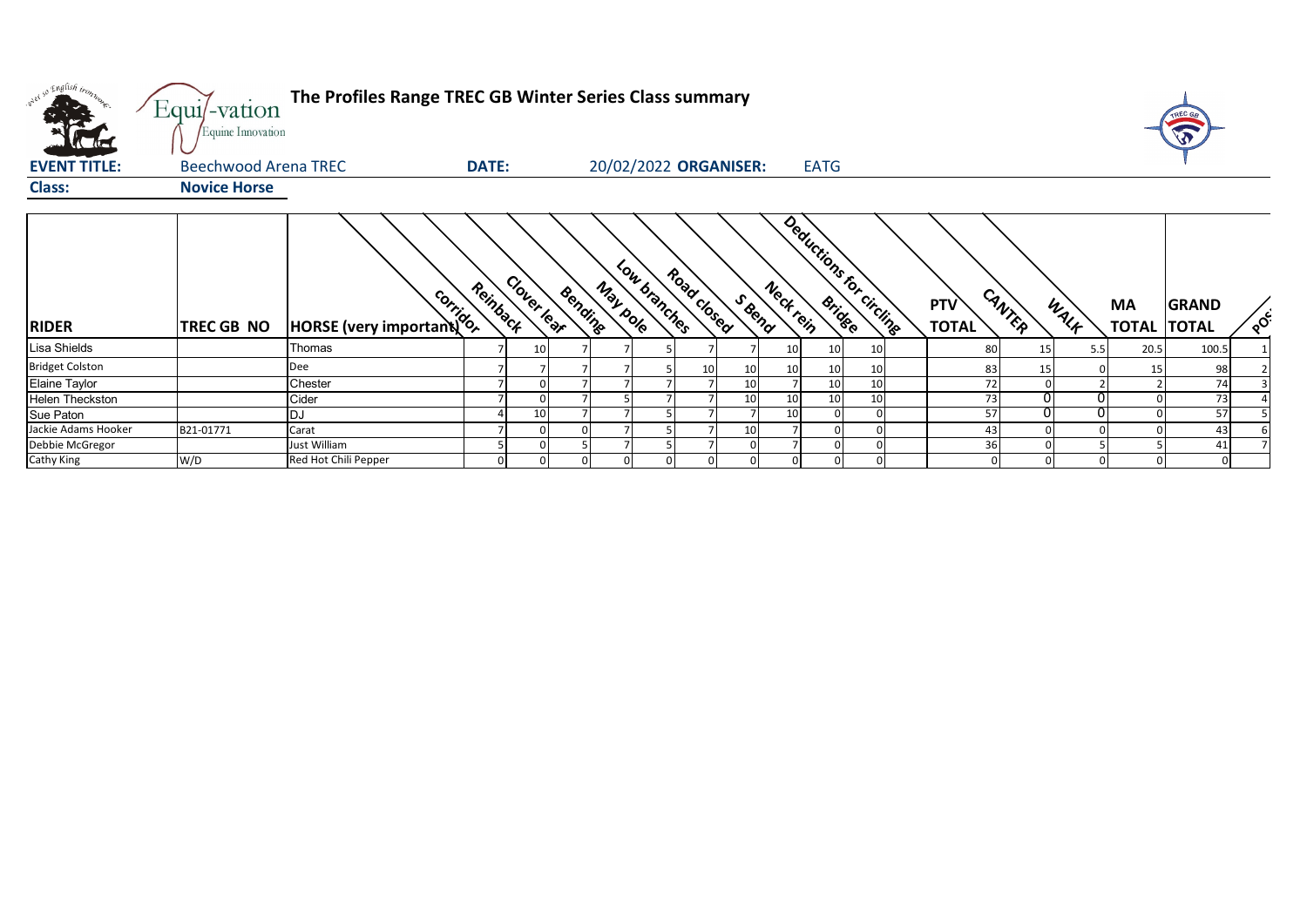| v <sup>a so English</sup> tron | Equi/-vation<br>Equine Innovation | The Profiles Range TREC GB Winter Series Class summary |          |             |           |         |                       |              |        |                 |                         |  |                            |        |      |                           | V                            |          |
|--------------------------------|-----------------------------------|--------------------------------------------------------|----------|-------------|-----------|---------|-----------------------|--------------|--------|-----------------|-------------------------|--|----------------------------|--------|------|---------------------------|------------------------------|----------|
| <b>EVENT TITLE:</b>            | Beechwood Arena TREC              |                                                        | DATE:    |             |           |         | 20/02/2022 ORGANISER: |              |        |                 | <b>EATG</b>             |  |                            |        |      |                           |                              |          |
| <b>Class:</b>                  | <b>Newcomer</b>                   |                                                        |          |             |           |         |                       |              |        |                 |                         |  |                            |        |      |                           |                              |          |
|                                |                                   |                                                        |          |             |           |         |                       |              |        |                 |                         |  |                            |        |      |                           |                              |          |
| <b>RIDER</b>                   | <b>TREC GB NO</b>                 | Corridor<br>HORSE (very important)                     | reinback | clover lear | Neck tein | Bending | May pole              | Low branches | S Beno | <b>Bridge</b>   | Deductions for Circline |  | <b>PTV</b><br><b>TOTAL</b> | CANTER | WALK | <b>MA</b><br><b>TOTAL</b> | <b>GRAND</b><br><b>TOTAL</b> | $\delta$ |
| Jackie Adams Hooker            |                                   | Carat                                                  |          | 10          |           | 0       |                       |              |        | 10 <sub>l</sub> | 10                      |  | 63                         |        | 15   | 21                        | 84                           |          |
| <b>Barbara McCarthy</b>        |                                   | Thomas                                                 |          | 10          | 10        |         |                       |              |        | 10 <sub>1</sub> | 10 <sup>1</sup>         |  | 66                         |        |      |                           | 72                           |          |
| <b>Stacey Towse</b>            | W/D                               | Dexter                                                 |          |             |           |         |                       |              |        |                 |                         |  |                            |        |      |                           |                              |          |
| Cathy King                     | W/D                               | Red hot Chili Pepper                                   |          |             |           |         |                       |              |        |                 |                         |  |                            |        |      |                           |                              |          |
| <b>Tracey Turner</b>           | W/D                               | Lackbracken Champ                                      |          |             |           |         |                       |              |        |                 |                         |  |                            |        |      |                           |                              |          |
| Julie Pigram                   | W/D                               | <b>Bowler</b>                                          |          |             |           |         |                       |              |        |                 |                         |  |                            |        |      |                           |                              |          |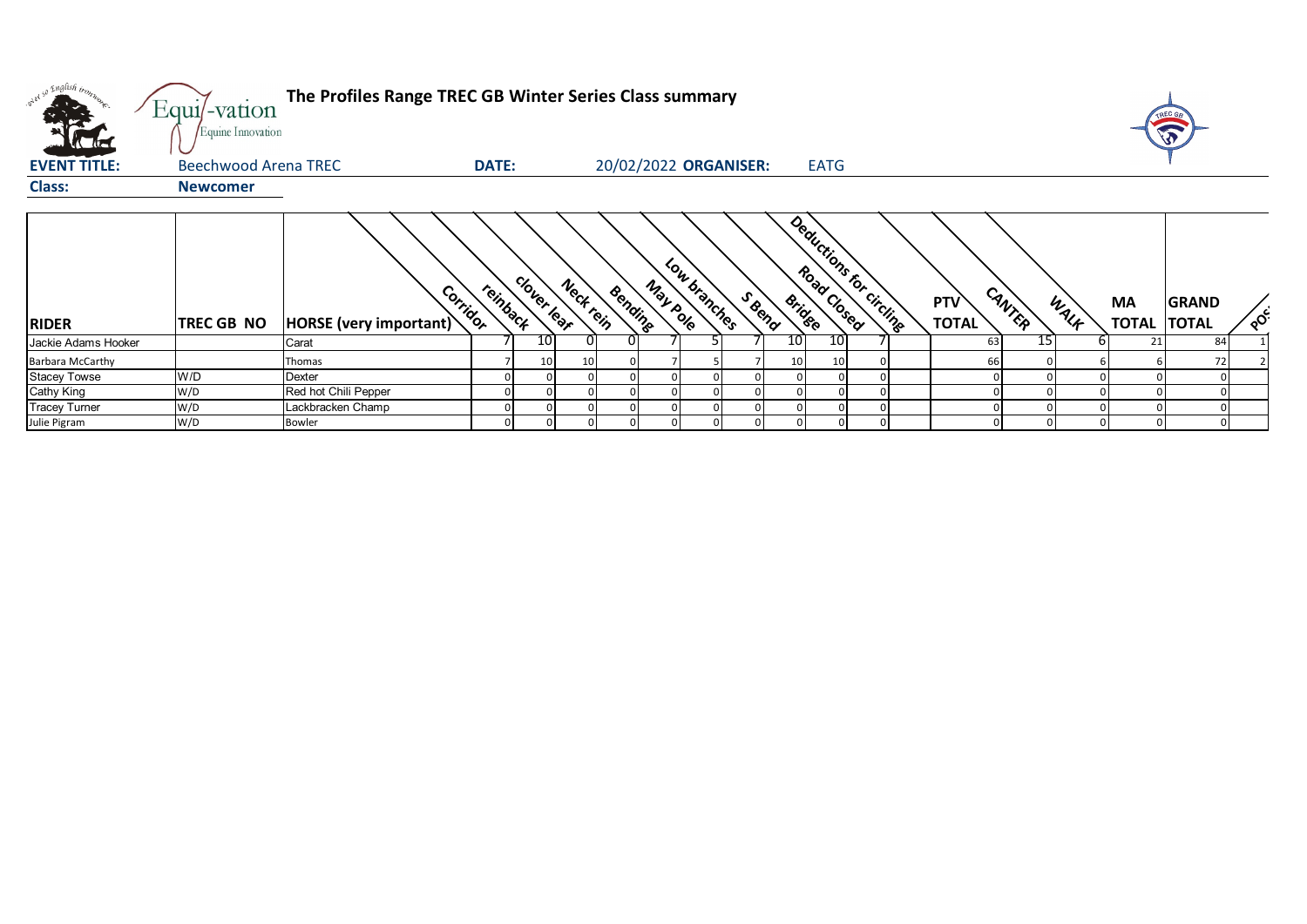

## **TREC GB Winter Series Class summary**



| <b>EVENT TITLE:</b>    | <b>Beechwood Arena TREC</b> | <b>DATE:</b>                             |          | 20/02/2022 ORGANISER:<br><b>EATG</b> |             |           |                |                          |                 |              |                          |          |  |                     |             |            |           |                                    |          |
|------------------------|-----------------------------|------------------------------------------|----------|--------------------------------------|-------------|-----------|----------------|--------------------------|-----------------|--------------|--------------------------|----------|--|---------------------|-------------|------------|-----------|------------------------------------|----------|
| <b>Class:</b>          | <b>Pairs</b>                |                                          |          |                                      |             |           |                |                          |                 |              |                          |          |  |                     |             |            |           |                                    |          |
| <b>RIDER</b>           | <b>TREC GB NO</b>           | bending<br><b>HORSE</b> (very important) | corridor | reinback                             | clover lear | Neck tein | Sbend          | Road Closed              | May pole        | Low branches | Deductions for circlines |          |  | PTV<br><b>TOTAL</b> | CANTER      | WALK       | <b>MA</b> | <b>GRAND</b><br><b>TOTAL TOTAL</b> | $\delta$ |
| Lisa Shields           |                             | Thomas                                   |          |                                      | 10          |           | 10             |                          | 10 <sup>1</sup> |              |                          | 10       |  | 82                  | 15          |            | 15        | 97                                 |          |
| Amanda Snowden         |                             | Warrior                                  |          | 10                                   | 10          |           | $\overline{7}$ | 10                       | 10              | 10           |                          | 10       |  | 88                  |             |            |           | 88                                 |          |
| <b>Amanda Snowden</b>  |                             | <b>Warrior</b>                           |          | 10                                   | 10          |           | 10             | 10                       | 10              |              |                          | 10       |  | 91                  | 15          |            | 15        | 106                                |          |
| Sandra Deeran          |                             | <b>Seren</b>                             |          |                                      | 10          |           | 10             | 10 <sup>1</sup>          |                 |              |                          | 10       |  | 68                  |             |            |           | 73                                 |          |
| Victoria Innell        |                             | Toby                                     |          |                                      | 10          |           | 10             |                          | 10              |              |                          | 10       |  | 82                  | 15          |            | 15        | 97                                 |          |
| Clare Lynch            |                             | Murph                                    |          |                                      |             |           | 10             |                          | 10              |              | 10                       | 10       |  | 79                  | $\mathbf 0$ |            |           | 79                                 |          |
| Jan Archer             |                             | Milly                                    |          |                                      |             |           | $\overline{ }$ | 10                       |                 |              |                          | 10       |  | 70                  | 15          | $\Omega$   | 15        | 85                                 |          |
| Mary Whittingham       |                             | Herbie                                   |          | 10                                   | 10          |           |                | 10                       |                 |              |                          | 10       |  | 75                  | $\Omega$    | 2.5        | 2.5       | 77.5                               |          |
| Sandra Deeran          |                             | Seren                                    |          |                                      | 10          |           | 10             | 10                       | 10              |              |                          | 10       |  | 82                  |             |            |           | 82                                 |          |
| Helen Cave             |                             | Peanut                                   |          |                                      | 10          |           | 10             | 10                       |                 |              |                          | 10       |  | 75                  | $\Omega$    |            |           | 78                                 |          |
| <b>Elaine Taylor</b>   |                             | <b>Chester</b>                           |          | 10                                   |             |           | 10             |                          |                 |              |                          | 10       |  | 65                  | 15          |            | 15        | 80                                 |          |
| <b>Bridget Colston</b> |                             | <b>Dee</b>                               |          |                                      |             |           | 10             | $\overline{\phantom{a}}$ |                 |              | 10                       | 10       |  | 72                  |             | $\sqrt{ }$ |           | 72                                 |          |
| <b>Helen Theckston</b> |                             | Cider                                    |          |                                      |             |           | 10             |                          |                 |              |                          | 10       |  | 67                  |             |            |           | 67                                 |          |
| Sue Paton              |                             | DJ                                       |          |                                      |             |           | $\mathbf{0}$   |                          | 10              |              |                          | 10       |  | 53                  | $\Omega$    |            |           | 53                                 |          |
| Emma Bysouth Morgan    | W/D                         | Kissiemie Phoenix                        |          |                                      |             |           | $\Omega$       |                          |                 |              |                          | $\Omega$ |  |                     |             |            |           | $\Omega$                           |          |
| <b>Clare Lucking</b>   | W/D                         | Sparky                                   |          |                                      |             |           | $\mathbf 0$    | $\Omega$                 |                 |              |                          | $\Omega$ |  |                     |             |            | 0         | $\Omega$                           |          |
| Louise Fuller          | W/D                         | Johnny                                   |          |                                      |             |           | $\mathbf{0}$   |                          |                 |              |                          |          |  |                     |             |            |           | $\Omega$                           |          |
| Alison Craigmile       | W/D                         | Milly                                    |          | $\Omega$                             |             | $\Omega$  | $\overline{0}$ | 0                        |                 |              |                          |          |  |                     |             |            | 0         | $\mathbf{0}$                       |          |